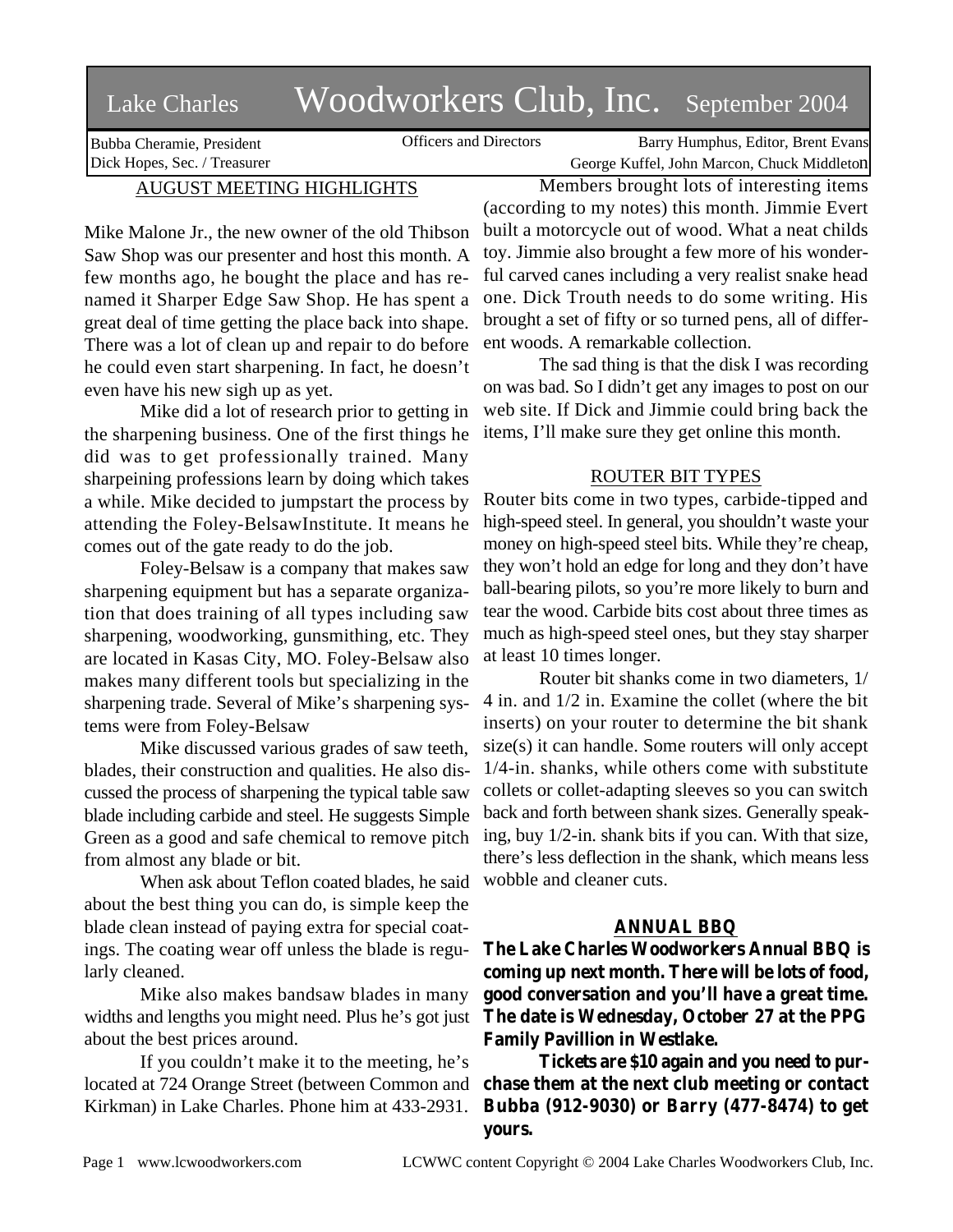Loaded up my GL1500 Honda Goldwing motorcycle and my camper, pointed the front wheel West. I stopped along the way to visit friends before heading to Provo, Utah.

I arrived Sunday around noon at the KOA campground in Provo. After paying for the week stay, headed for the camp site to set up the trailer. With that done, next came laundry. Afterwards I came back to the camper put away the clean clothes and headed for the office to ask. "How do I get to Craft Supplies, USA from here?" When I registered for the classes earlier, I requested a map form the campground to the store/classroom. Which they sent but had me making turns where I didn't need to. With the information for the KOA people, I set out. The campground was on the west side of Provo and the store/classroom was on the east side. They routed me straight told me where to turn. Had to go through the downtown area of Provo to reach the site. Provo is really a beautiful town, easy to get around in. Of course I missed the turn the first day (Sunday) to find the place, after turning around and making the right turn, I found it. Next on the agenda was food, which I found with no trouble.

I brought an alarm clock just in case that I needed it. Set it for 6 in the morning to go off but was awake every morning between 10 to 15 minutes before it would go off. Up, dressed and headed for the nearest place to eat breakfast then head for the classroom.

The first day, we met in the conference room of Craft Supplies. We introduced ourselves and told a little bit of information about ourselves. The class consisted of 11 people late 40's up. From there we went across the street to the classroom. The turners would hold class anywhere from 15 to 30 minutes (several times in the morning and afternoon) then turn us loose on the lathes.The lathes that they had were Oneway, Woodfast, Vicmar, Powermatic and a Stubby. As we were turning the turners (teachers) would come around, give personal instructions and show how to hold the tools properly. When something happened or the turner (teacher) wanted us back in the classroom, they would ring an old fashion bell. It really worked good. The class time would run from 8 in the morning Tuesday on till 12 noon for lunch then back at 1 till 5p.m. The first day of the class at lunch time all but 2 of the 11 members left for lunch, I and a retired medical doctor stayed. When the day was over, the ones that left and ate a large lunch stated, "that they were not going to do that again for it was too hard to stay awake the rest of the afternoon."At the end of each day Craft Supplies employees would come over and clean the class/turning

room. After the first day I would stay and help them clean.

I brought cameras to take pictures of and during the class sessions but was too busy taking notes and observing the turners (teachers) when they were turning. So no pictures. The classes are very, very intensive. By the end of each day all I want to do was eat supper and go back to the campground, get lost in a book that I was reading. Didn't want to think about wood, woodwork or turning, but when morning came around was ready to learn again. At lunch on the first day I asked Dale Nish (Owner along with his son) if I could bring and make coffee. No problem, so I had coffee from then on. A couple of days, I wouldn't get my first (more like 5th to 6th cup) of coffee till noon time with everything going on. At lunch time or at the end of the day you could walk across the street to the display room (candy store) of Craft Supplies. What they didn't have on display they would get for you. Besides the cost of the class, it cost me another \$350 before I left from there.

The classes consisted of Natural edge turning, cutting a number of bowls from one blank, deep hollowing, platters, turned boxes with inlays to decorative bowls with inlays along with showing how to sharpen your tools. The first day was Dale Nish (Natural edge bowls). The second day was with Mike Mahoney (cutting the bowls out of blanks and deep hollowing). The third day was Rex Burningham (platters and inlays), he is also an ex pro football player. The fourth day was Kit Christenson ( turning boxes with inlays). The last day was Lane Phillps (decorative bowls with inlays). Helping with the turners (teachers) and us was Kirk DeHeer who is a turner in his own right.

Friday the last day at noon Craft Supplies brought in pizza and drinks for everyone. The rest of the afternoon you either finished up an project(s) from earlier in the week or went to the candy store to get new toys that you need. When the final bell sounded, everyone shook everyone's hands talked and headed for their motel rooms or campground.

Kirk DeHeer asked me Friday afternoon, "What I thought of the class?" I told him," it was good and that the end of every day that I was A Whooped Puppy." He said, "That is what they want." *Gary Rock.*

*Editor's Note:* Gary drove about 4,000 miles on his trip. I'm sure he's got calluses but they are probably well worth it. He also got a few new gouges and scrapers which he may bring to Show and Tell this month and maybe a few snapshots. We're glad he's back safely in Louisiana.